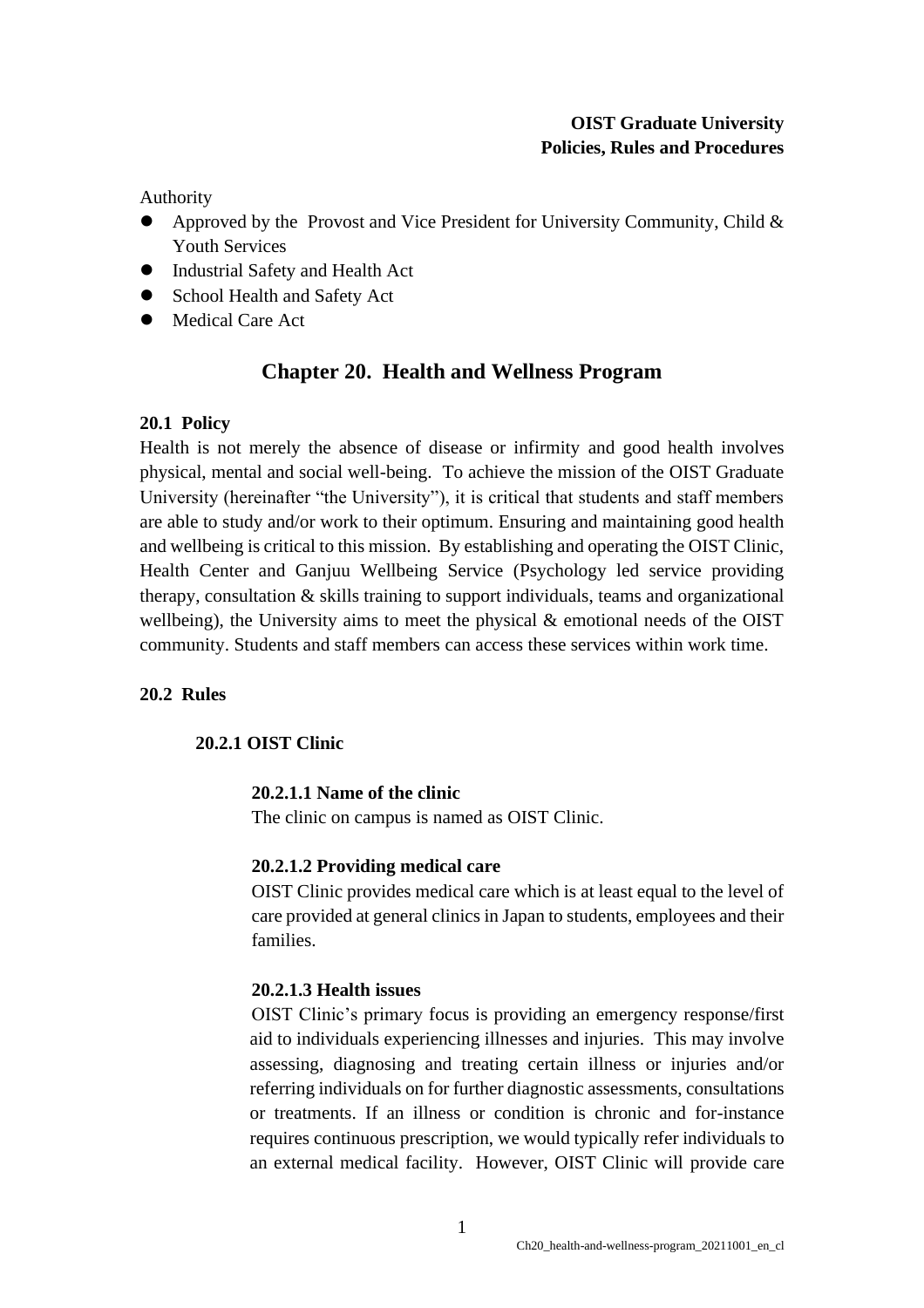and treatment if there is a sudden aggravation of a chronic illness/condition or if the person has difficulty using an external medical facility.

#### **20.2.1.4 Response outside of opening hours**

Outside of standard opening hours, OIST Clinic will respond to requests from individuals provided it does not hinder our regular work.

#### **20.2.1.5 Admission facility**

OIST Clinic does not have a facility to admit patients.

#### **20.2.1.6 Confidentiality**

OIST Clinic handles personal information which may come to our knowledge in the course of work with the utmost care. We do not release the information without the consent from the person unless it has a reasonable cause to do so, such as an emergency case.

## **20.2.2 OIST Health Center**

## **20.2.2.1 Service**

OIST Health Center provides preventive health care for all members in the OIST community (the eligibility is defined under 1.4.1 of PRP of the University).

#### **20.2.2.2 Medical treatment availability**

OIST Health Center does not provide medical treatment, however this does not apply in the case of an emergency.

#### **20.2.2.3 Eligibility**

All members of the OIST community are able to receive the services, however some services such as health checkups are only available to certain members of the OIST community

#### **20.2.2.4 Handling personal information**

OIST Health Center handles personal information which may come to our knowledge in the course of work with the utmost care. We do not release the information without the consent from the person unless it has a reasonable cause to do so, such as an emergency case.

#### **20.2.3 Ganjuu Wellbeing Service**

#### **20.2.3.1 Purpose**

Ganjuu Wellbeing Service provides services to support wellbeing of the University and the OIST community.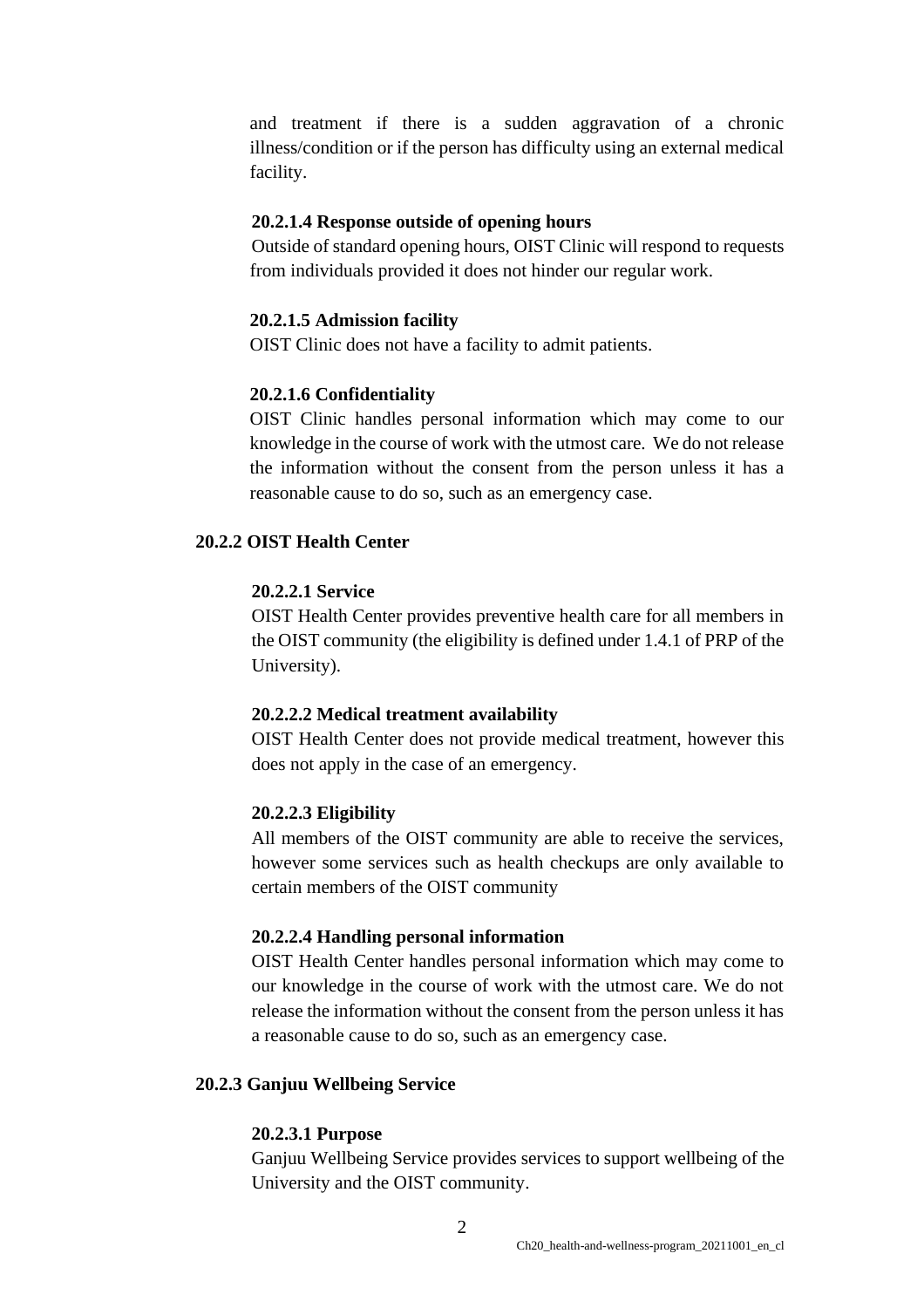# **20.2.3.2 Services provided**

Ganjuu Wellbeing Service provides the following services:

- Development and support of initiatives related to wellbeing and community
- Workshops and training related to wellbeing
- Services to teams (team building, mediation, etc.)
- Information, advice and consultation on wellbeing or interpersonal matters, and
- Psychological therapy

# **20.2.3.3 Medical treatment availability**

Ganjuu Wellbeing Service does not provide medical treatment. Psychiatric and medical consultations can be arranged via the OIST Health Center.

## **20.2.3.4 Language support**

Services are provided in English and Japanese. Interpreting services may be used, if available, if requested or required.

## **20.2.3.5 Eligibility and costs**

All members of the OIST community (adults and children) are able to receive the services, for free. The cost of interpreting services will be borne by the Ganjuu Wellbeing Service, when deemed necessary by the Service.

# **20.2.3.6 Confidentiality**

The Ganjuu Wellbeing Service keeps all personal information, confidential within the team. All clinical staff are bound by professional practice guidelines regarding confidentiality. The Ganjuu Wellbeing Service administrator has clear expectations and supervision from clinical staff at the Service regarding their responsibilities for confidentiality. Verbal or written information will not be disclosed without permission from the person it relates to (or from their parent/guardian if they are not able to provide informed consent), except in the following circumstances:

- ⚫ If clinical staff believe that the individual or a third party is at risk of serious harm. In this case, confidentiality is broken in order to reduce the risk of harm by involving relevant people or services that can provide the necessary support. Wherever possible this will be discussed with the individual, first.
- ⚫ If disclosure is required by Japanese law.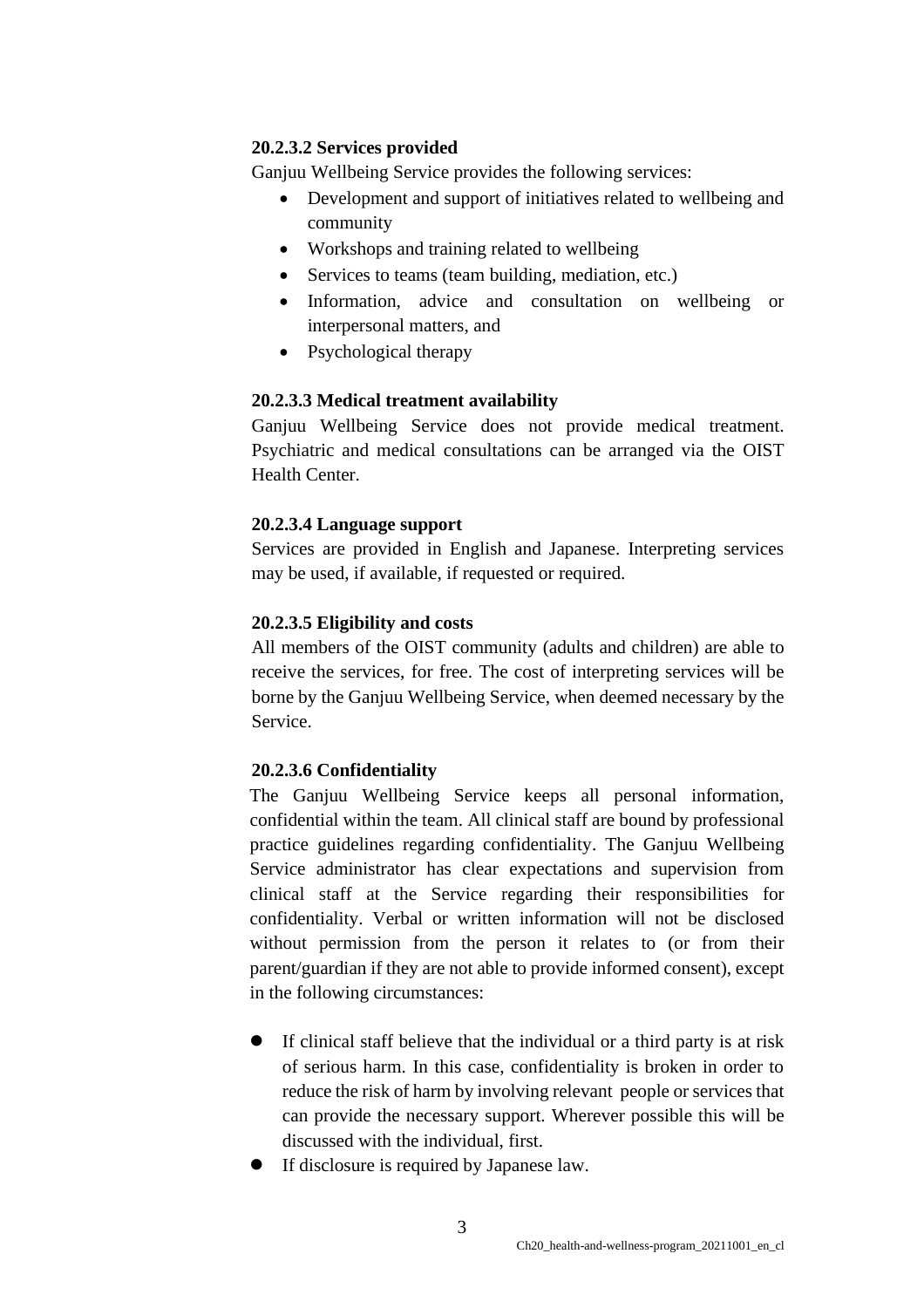- ⚫ Information relating to children 12 years and under will be shared routinely with parents/guardians, unless there is a child protection issue in doing so. In most cases parents or carers will need to be involved in the intervention.
- ⚫ For young people, aged 13-18 years, Ganjuu Wellbeing Service will negotiate with the young person and parents/guardians to reach an agreement about feedback which is appropriate to the developmental stage of the young person, and the clinical risk involved.
- ⚫ For the maintenance and improvement of therapeutic services, the management of risk, and to adhere to professional practice guidelines, information will sometimes be shared with professional external consultants. This information will not be personally identifiable. Any external consultants are also bound by professional practice guidelines pertaining to confidentiality.

## **20.2.3.6 Record Keeping**

As part of good professional practice, the Ganjuu Wellbeing Service keeps written records to support work with individuals, families and groups. Individuals can request access to their own records which the Ganjuu Wellbeing Service holds about them, however information provided by a third party cannot be disclosed without agreement from the third party.

Case notes are kept on paper and are stored in a locked filing cabinet within a locked side room. Email communication may be printed out and kept as part of the record. Files are destroyed five years after discharge, in accordance with Japanese law for retention of medical records.

Letters and some other clinical information may be stored electronically on a secure drive with access restricted to the Ganjuu Wellbeing Service. Outlook calendar is used for appointment recording but people are referenced by number, not name, to prevent accidental breaches of confidentiality. Personal details are recorded within the individual file and basic demographic data is collated anonymously onto a database for service monitoring and improvement.

### **20.3 Responsibilities**

#### **20.3.1 OIST Clinic**

### **20.3.1.1 Director of the OIST Clinic**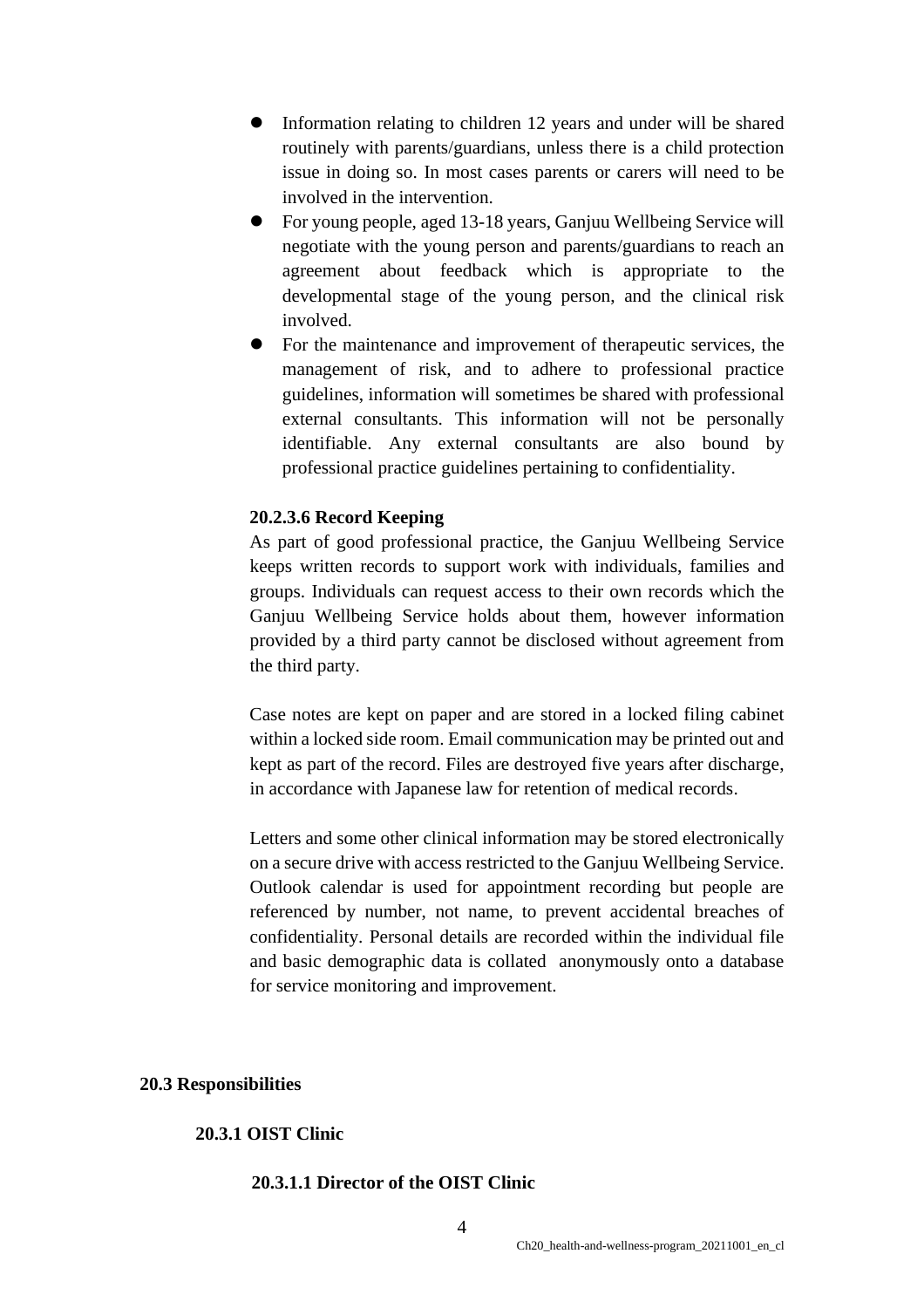The Provost appoints a doctor as a director from the full time doctors who belong to OIST Clinic and the director has the responsibility to manage the clinic, ensure good governance procedures are in place and provide supervision where required.

## **20.3.1.2 Custodian of cash at OIST Clinic**

The Provost appoints a member of staff as the custodian of cash at OIST Clinic and the custodian takes the responsibility for cash which OIST Clinic collects from clients based on the rules which are defined in the following section (PRP 20.3.1.4).

## **20.3.1.3 Cashier at OIST Clinic**

The custodian of cash at OIST Clinic shall be authorized to designate a Cashier at OIST Clinic from among the personnel in the OIST Clinic and mandate the personnel to engage in managing the accounting and managing the cash which OIST Clinic collects.

## **20.3.1.4 Fee for medical care**

OIST Clinic charges clients fees for medical care after the treatment, based on the price calculated by the method and the standards decided by the President of the University (in consultation with relevant parties). Clients who have received medical care at the OIST Clinic have a responsibility to pay the fee for the medical care provided in cash (Japanese yen only) to the OIST Clinic in a timely manner.

# **20.3.2 OIST Health Center**

## **20.3.2.1 OIST Health Center**

OIST Health Center has responsibility to plan and manage the health checkups which is defined in Industrial Safety and Health Act and School Health and Safety Act.

#### **20.3.2.2 Students and Employees**

Students and employees have responsibilities to take health checkups which are defined in Industrial Safety and Health Act.

### **20.3.3 Ganjuu Wellbeing Service**

#### **20.3.3.1 Ganjuu Wellbeing Service**

Ganjuu Wellbeing Service complies with Japanese law, University rules and procedures and the professional practice guidelines of the professional bodies with which clinical staff are registered. The clinical psychologist(s) ,who are appointed by the President to supervise staff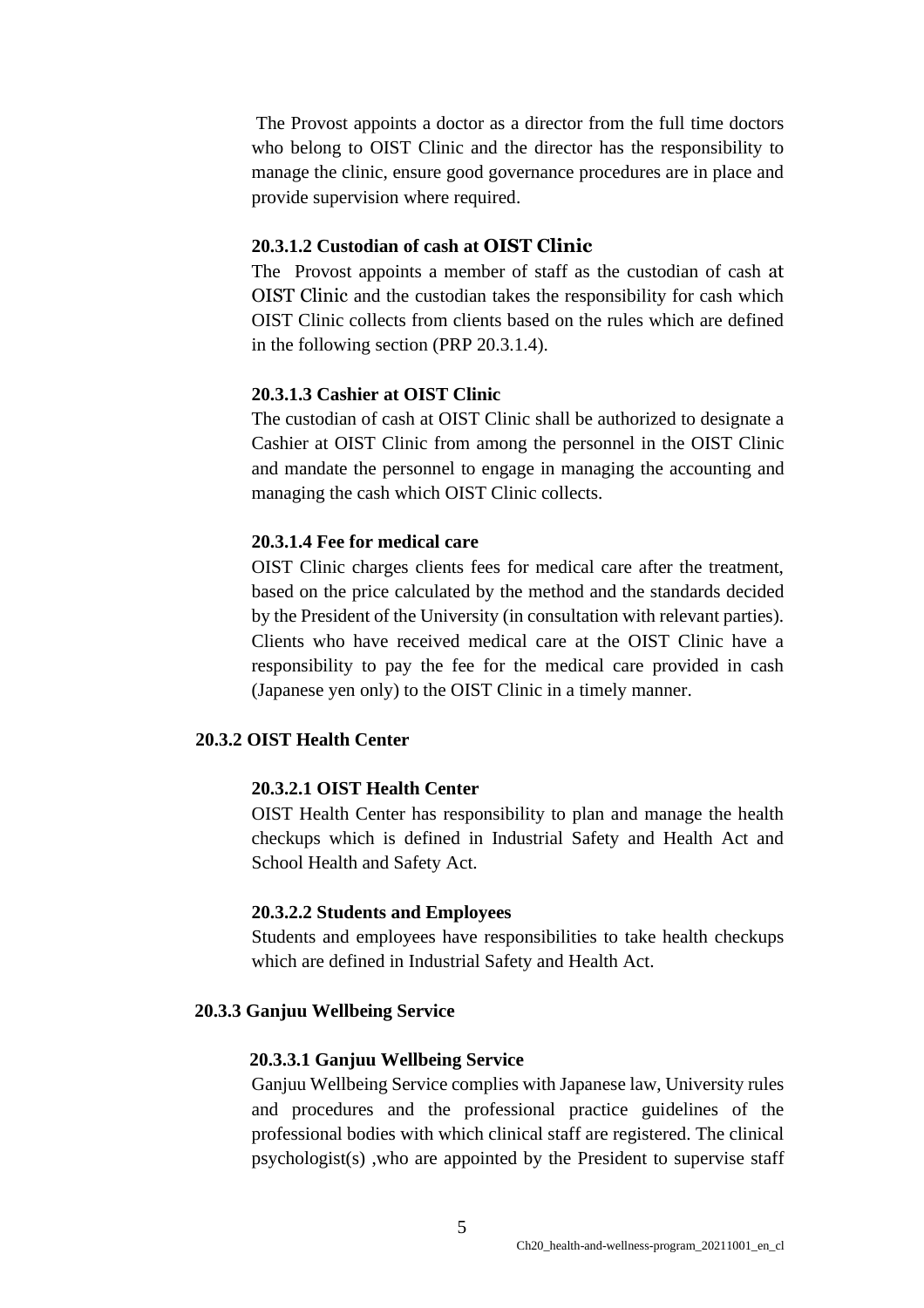of the Ganjuu Wellbeing Service, have the responsibility to ensure good governance procedures are in place and provide supervision as required.

#### **20.4 Procedures**

## **20.4.1 OIST Clinic**

#### **20.4.1.1 Opening hours**

OIST Clinic open weekdays from 9:30-11:30 a.m.(Monday, Wednesday and Friday), and from 13:30-15:30 p.m. (Tuesday and Thursday), please note this may change depending on staff schedules. OIST Clinic is closed on weekends and holidays.

#### **20.4.1.2 Appointments**

To minimize waiting times, individuals are encouraged to make an appointment before coming to the clinic (TEL: 098-982-3446 or clinic.appointment@oist.jp). However, this does not apply to the emergency cases.

#### **20.4.1.3 Fees for medical care**

OIST Clinic uses a private practice charging system (health insurance does not apply to the system). The President of the University, in consultation with relevant parties will decide on what are reasonable fees.

## **20.4.1.4 Location**

OIST Clinic provides medical care in B234 of Center Building. However, this does not apply to the emergency cases.

#### **20.4.1.5 Referral to external medical facilities**

OIST Clinic will refer to specialists, hospitals, and/or medical facilities which provides critical care if necessary.

## **20.4.2 OIST Health Center**

#### **20.4.2.1 Opening hours**

OIST Health Center opens from 9:30-17:00 on weekdays, and is closed on weekends and holidays. However, this does not apply during times when the University is holding an event.

### **20.4.2.2 Location**

OIST Health Center provides services in B236 of Center Building. However, services may be provided elsewhere during special events held by the University.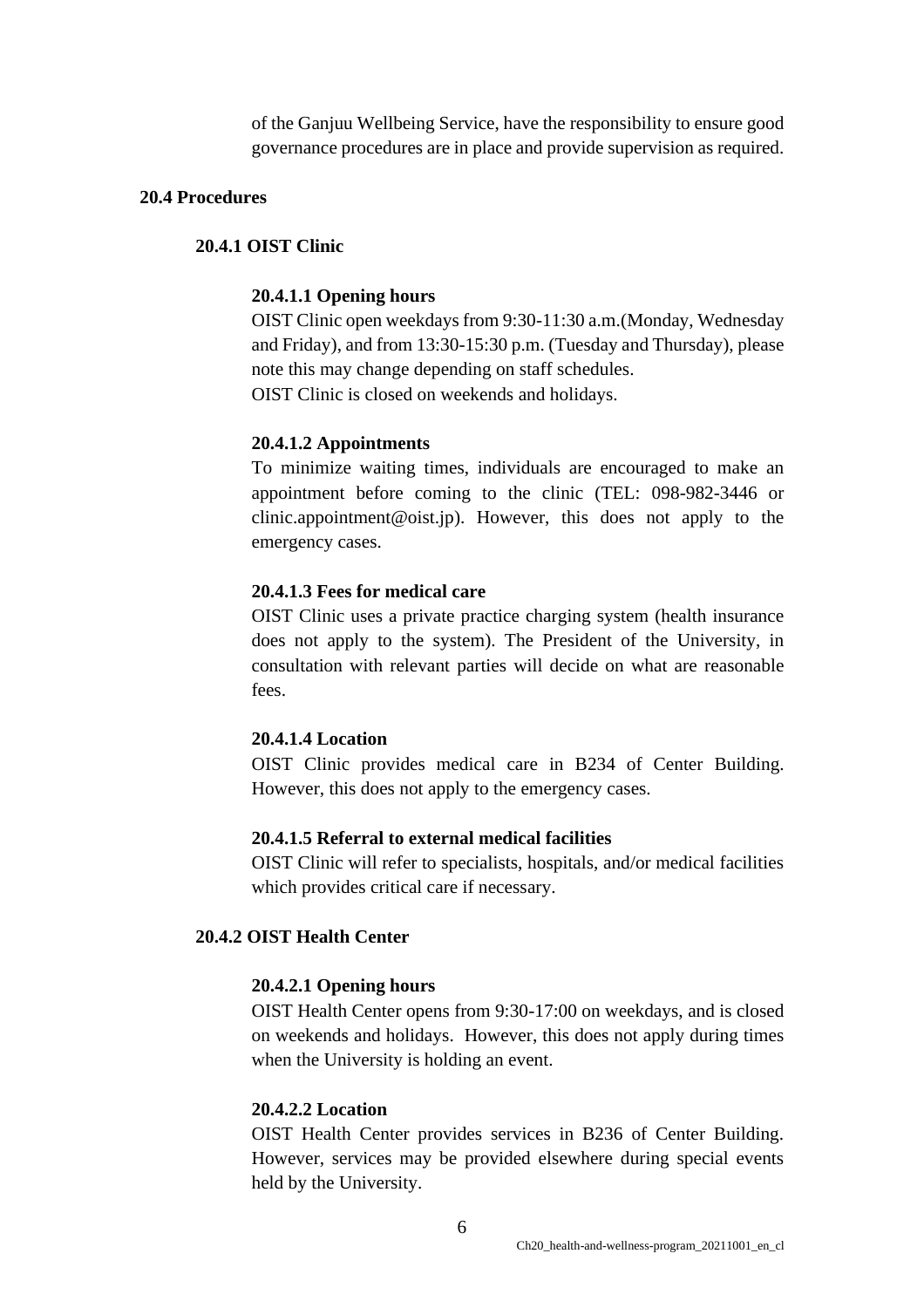#### **20.4.3 Ganjuu Wellbeing Service**

### **20.4.3.1 Opening hours**

Ganjuu Wellbeing Service opens from 9:00-17:30 on weekdays, and is closed on weekends and holidays. There is no out of hours service. Occasional services (for example workshops) may be provided at evenings or weekends at the discretion of the Ganjuu Wellbeing Service staff.

### **20.4.3.2 Appointments**

Appointments can be made by contacting the Ganjuu Wellbeing Service by telephone, email, in person or by posting a request form (available from the Ganjuu Wellbeing Service website) into our letter box. Services can be provided without appointment within working hours, but this is subject to availability of clinical staff.

## **20.4.3.2 Location**

Ganjuu Wellbeing Service is located at 128 West Court.

### **20.5 Forms**

## **20.5.1 Ganjuu Wellbeing Service request form**

[Link to website] [https://groups.oist.jp/sites/default/files/imce/u1479/Event/New%20Ganjuu%2](https://groups.oist.jp/sites/default/files/imce/u1479/Event/New%20Ganjuu%20Form%20Jun15.pdf) [0Form%20Jun15.pdf](https://groups.oist.jp/sites/default/files/imce/u1479/Event/New%20Ganjuu%20Form%20Jun15.pdf)

#### **20.6 Contacts**

## **20.6.1 Policy Owner**

The Provost Vice President for University Community, Child & Youth Services

# **20.6.2 Other contacts**

OIST Clinic OIST Health Center Ganjuu Wellbeing Service

## **20.7 Definitions**

## **20.7.1 OIST Clinic**

## **20.7.1.1 Chronic illnesses**

Diseases which require long term continuous treatment such as hypertension, diabetes, mellitus or dyslipidemia.